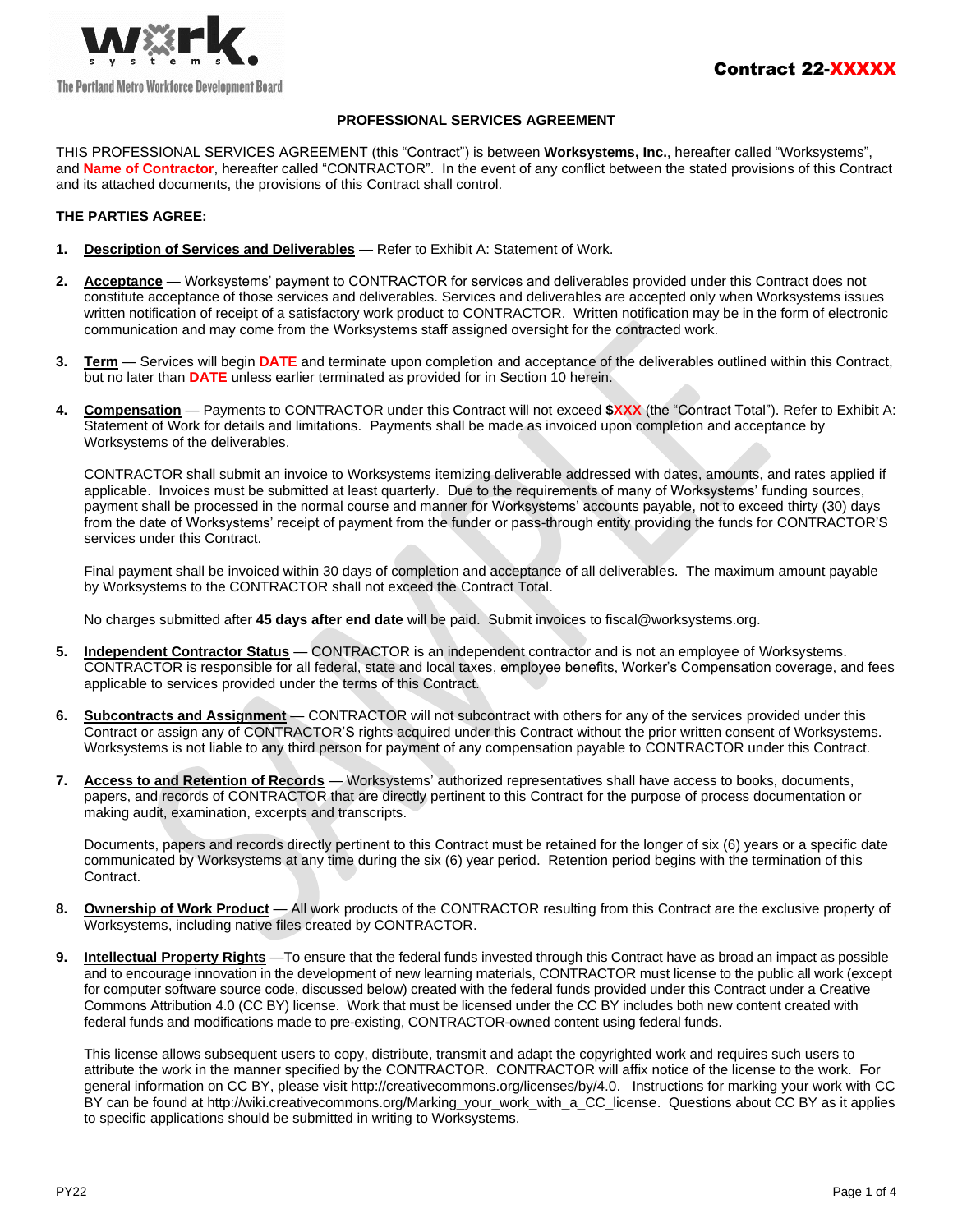

#### The Portland Metro Workforce Development Board

Only work that is developed by the CONTRACTOR with federal funds is required to be licensed under the CC BY license. Pre-existing copyrighted materials licensed to, or purchased by the CONTRACTOR from third parties, including modifications of such materials, remain subject to the intellectual property rights the CONTRACTOR receives under the terms of the particular license or purchase. In addition, works created by the CONTRACTOR without federal funds do not fall under the CC BY license requirement.

The purpose of the CC BY licensing requirement is to ensure that materials developed with federal funds result in work that can be freely reused and improved by others. When purchasing or licensing consumable or reusable materials, CONTRACTOR will respect all applicable federal laws and regulations, including those pertaining to the copyright and accessibility provisions of the federal Rehabilitation Act.

Further, the Department of Labor requires, and CONTRACTOR will ensure, that all computer software source code developed or created with federal funds will be released under an intellectual property license that allows others to use and build upon them. Specifically, the CONTRACTOR will release all new source code developed or created with federal funds under an open license acceptable to either the Free Software Foundation and/or the Open Source Initiative.

Separate from the CC BY license to the public, the federal Government reserves a paid-up, nonexclusive and irrevocable license to reproduce, publish, or otherwise use, and to authorize others to use, for federal purposes the copyright in all products developed with federal funds, including a purchase ownership (including, but not limited to, curricula, training models, technical assistance products, and any related materials). Such uses include, but are not limited to, the right to modify and distribute such products worldwide by any means, electronically or otherwise. CONTRACTOR may not use federal funds to pay any royalty or license fee for use of a copyrighted work, or the cost of acquiring by purchase a copyright in a work, where the Department of Labor has a license or rights of free use in such work. If revenues are generated through selling products developed with federal funds, including intellectual property, these revenues are program income. Program income is added to the contract and must be expended for allowable activities.

CONTRACTOR will apply the following statement on all products developed in whole or in part with federal funds: "This workforce product was funded by a grant awarded by the U.S. Department of Labor's Employment and Training Administration. The product was created by the grantee and does not necessarily reflect the official position of the U.S. Department of Labor. The U.S. Department of Labor makes no guarantees, warranties, or assurances of any kind, express or implied, with respect to such information, including any information on linked sites and including, but not limited to, accuracy of the information or its completeness, timeliness, usefulness, adequacy, continued availability, or ownership."

CONTRACTOR represents and warrants that it has secured all rights, licenses, consents and approvals necessary for Worksystems to use, upload, or otherwise make accessible perpetually and throughout the world, all Third-Party Materials. "Third-Party Materials" means content in any form or media, including but not limited to documents, data, know-how, ideas, specifications and software code, in which any person other than CONTRACTOR or Worksystems holds any intellectual property or proprietary rights including but not limited to copyright, patent, or trademark.

CONTRACTOR shall secure for the benefit of Worksystems, at CONTRACTOR'S sole cost and expense, all rights, licenses, consents and approvals necessary for Worksystems to use the Third-Party Materials in connection with this Contract, and to freely sublicense such rights as necessary to allow end users to access and use the Third-Party Materials as contemplated in this Contract. All royalties, license fees or other consideration payable in respect of such licenses are included in the compensation described in Section 4.

- **10. Early Termination** This Contract may be terminated by mutual consent of both parties, or by either party upon 30 days written notice. In the case of CONTRACTOR breach of the terms of this agreement, Worksystems may terminate or modify this Contract, in whole or in part, in writing, immediately upon notice to CONTRACTOR, or at such later date as Worksystems may establish in such notice.
- **11. Compliance** CONTRACTOR shall comply with all applicable federal, state, and local laws, regulations, rules, policies, and procedures, including all applicable Worksystems policies, rules, and procedures. If CONTRACTOR is a Contracting agency as defined by ORS 279A.010(b), or will be providing services to a public body as defined by ORS 279A.010(y), then CONTRACTOR shall comply with all requirements of ORS 279A, 279B, and 279C applicable to personal services contracts in the performance of services under this Agreement.

# **12. Security of Information**

**Breach Notification** — Any CONTRACTOR who becomes aware of any potential or actual breach of a document or electronic file containing personal information of any person deemed eligible for, enrolled in, or engaged in program services funded by Worksystems (a "participant" for the purpose of this Section 12) will immediately notify Worksystems. A breach occurs when any unauthorized individual or entity gains access to personal information or when unintended disclosure of personal information is made, for example loss or theft of an electronic device containing personal information, loss or theft of a paper document containing personal information, unauthorized access to a network containing personal information, or a document containing personal information being sent to the wrong address.

**Social Security Number Use** — CONTRACTOR will not print a participant's full Social Security Number (SSN) on any document that will be sent through the mail (U.S. or electronic) without a written request from the person whose SSN will be printed on the document, except as required by law. CONTRACTOR will use only the I-Trac Customer ID, the Jobseeker ID, or the last 4 digits of a SSN on documents unless there is a compelling business reason to use the entire SSN. If a document contains a full SSN, CONTRACTOR will take steps to protect the document from unauthorized disclosure. CONTRACTOR will not provide copies of a document containing a full SSN to anyone other than the person whose SSN is listed on the document, except as allowed by State or federal law. The CONTRACTOR may provide a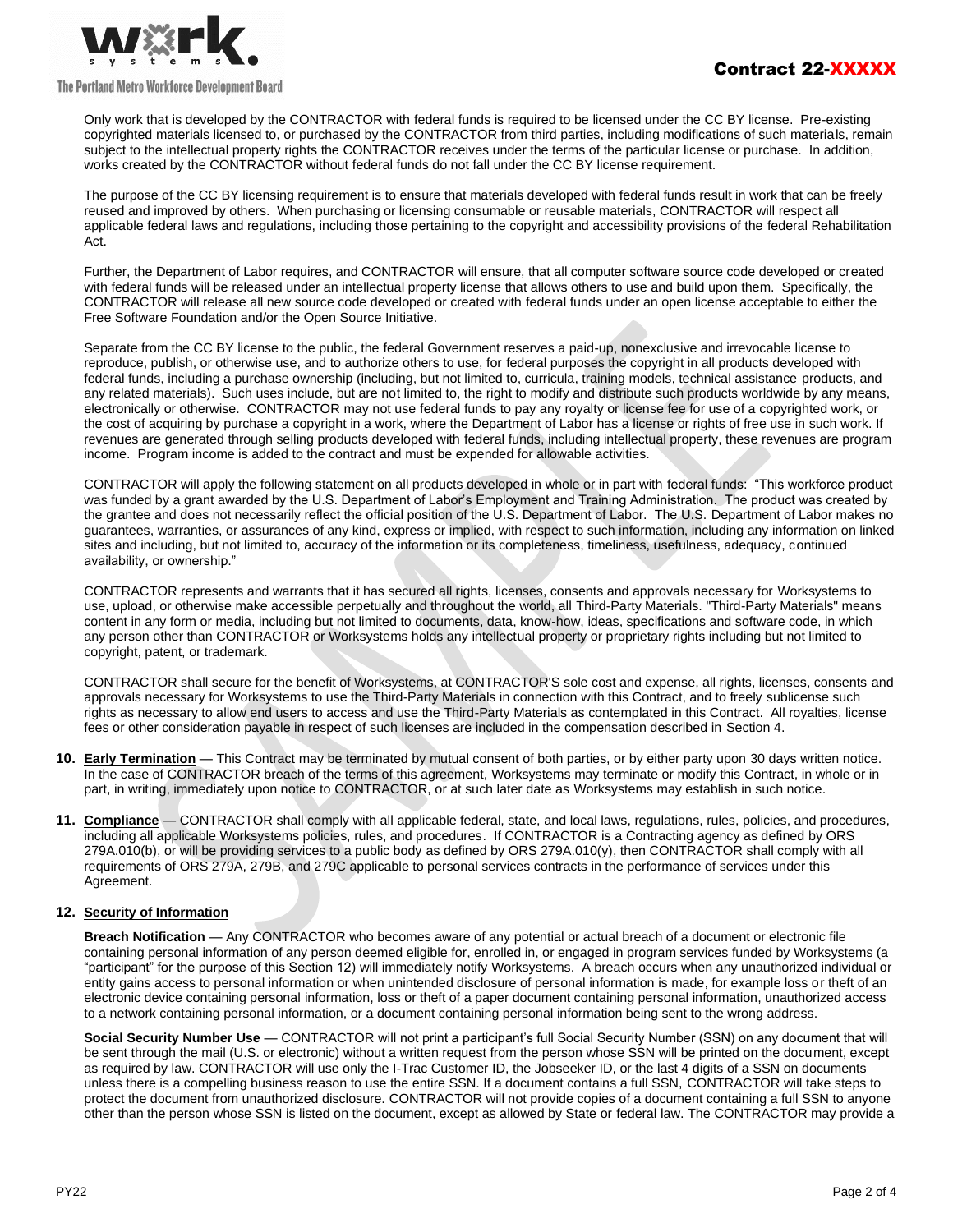

### The Portland Metro Workforce Development Board

copy of a document to a third party with the SSN redacted if the document is otherwise allowed to be released. CONTRACTOR will not publicly post or display a document containing a full SSN.

**Confidentiality** — Confidential Information means (i) all information, however documented, that is a trade secret of Worksystems within the meaning of the Oregon Trade Secret Act; (ii) all information marked or designated by Worksystems as "confidential" or "proprietary"; (iii) all information, whether or not in written form and whether or not designated as confidential or proprietary, which is known to CONTRACTOR as being treated by Worksystems as confidential or proprietary; (iv) all information provided to Worksystems by third parties which Worksystems is obligated to keep confidential; and (v) all other information that has been created, discovered, developed or otherwise become known to Worksystems, and/or in which property rights have been assigned or otherwise conveyed to Worksystems, that has commercial value to Worksystems. Confidential Information shall include information in any form in which such information exists, whether oral, written, filmed, taped, computer disk, or other form of media. Confidential Information shall include, by way of illustration and not limitation, names of participants and customers.

**Ownership** — CONTRACTOR acknowledges that, in the course of performing services under this Contract, Contractor will have access to, and become conversant with, certain Confidential Information of Worksystems, the ownership and confidential status of which are highly important to Worksystems, and that it would be unfair and irreparably damaging to Worksystems for CONTRACTOR to disclose or use any such Confidential Information. CONTRACTOR acknowledges and agrees that all Confidential Information is and shall continue to be the exclusive and permanent trade secret and proprietary property of Worksystems, whether or not prepared in whole or in part by CONTRACTOR, and whether or not disclosed or entrusted to CONTRACTOR in connection with the performance of services under this **Contract** 

**Covenants of Non-Disclosure and Non-Use** — CONTRACTOR agrees that it will maintain the confidentiality of all Confidential Information, and will not, during the term of this Contract or thereafter, reveal, communicate or disclose any Confidential Information, directly or indirectly, under any circumstance or by any means, to any person, entity or third party. CONTRACTOR agrees to exercise the highest degree of care in safeguarding the Confidential Information against loss, theft, or other inadvertent disclosure, and agrees generally to take all steps necessary to ensure the maintenance of confidentiality. CONTRACTOR further agrees that he/she will not, during the term of this Contract or thereafter, directly or indirectly, copy, reproduce, summarize, quote or make any commercial or other use whatsoever of any Confidential Information, except as may be necessary to perform services under this Contract.

**Return of Confidential Information** — CONTRACTOR agrees, upon termination of this Contract, or otherwise as requested by Worksystems, to promptly deliver to Worksystems all documents or other materials containing, reflecting or constituting Confidential Information that may be in its possession or under its control, together with CONTRACTOR's written certification of compliance. CONTRACTOR shall not retain any copies, extracts or other reproductions, in whole or in part, of any Confidential Information, and shall destroy all documents, memoranda, notes and other writings whatsoever prepared by CONTRACTOR based on the Confidential Information.

**Remedies; Equitable Relief** — CONTRACTOR acknowledges that a breach of any of the provisions of this Section 12 will cause Worksystems irreparable and continuing injury and damage, for which there will be no adequate remedy at law. By reason thereof, CONTRACTOR agrees that Worksystems shall be entitled, in the event of a breach or threatened breach of the provisions of this Section, to specific performance, including immediate issuance of a temporary restraining order and/or preliminary or permanent injunctive relief enforcing this Contract, without the necessity of proof of actual damages and without posting bond for such relief, in addition to any and all other remedies provided by applicable law or equity.

- **13. Non-Discrimination** CONTRACTOR agrees to comply with all applicable requirements of federal and state employment law, civil rights, rehabilitation statutes, and all other applicable statutes relating to discrimination.
- **14. Indemnification** Contractor shall indemnify, defend, and hold harmless Worksystems and its subsidiaries, affiliates, and their respective officers, directors, employees, agents, successors, and permitted assigns (each, a "Worksystems Indemnitee") from and against all losses, damages, liabilities, deficiencies, actions, judgments, interest, awards, penalties, fines, costs, or expenses of whatever kind, including reasonable attorneys' fees, the cost of enforcing any right to indemnification hereunder, and the cost of pursuing any insurance providers, arising out of or resulting from CONTRACTOR's failure to comply with any of its obligations under this Contract. .
- **15. Time is of the Essence** Time is of the essence in the performance of this Contract.
- **16. Other Contractors** Worksystems may undertake or award other contracts for additional or related work, and the CONTRACTOR shall fully cooperate with such other contractors and with any Worksystems employees concerned with such additional or related work, and shall coordinate its performance under this Contract with such additional or related work. CONTRACTOR shall not commit or permit any act that will interfere with the performance of work by another contractor or by Worksystems or its employees.
- **17. Errors** The CONTRACTOR shall perform such additional work as may be necessary to correct errors in the work required under this Contract without undue delays and without additional cost.
- **18. Other Modifications** Worksystems may unilaterally modify or terminate this Contract if its grants are suspended, reduced, or terminated before or during the term of this Contract, or in order to accommodate any change in the Workforce Innovation and Opportunity Act or in the interpretation of such Act, or in any applicable local, state, or federal laws, regulations, rules, policies, or grant terms.

Worksystems may unilaterally modify this Contract whenever such action may be required by significant changes in Worksystems priorities, as indicated by direct action of the Board of Directors of Worksystems. In this event, notification of intent shall be provided to CONTRACTOR no less than thirty (30) calendar days prior to the effective date of the modification.